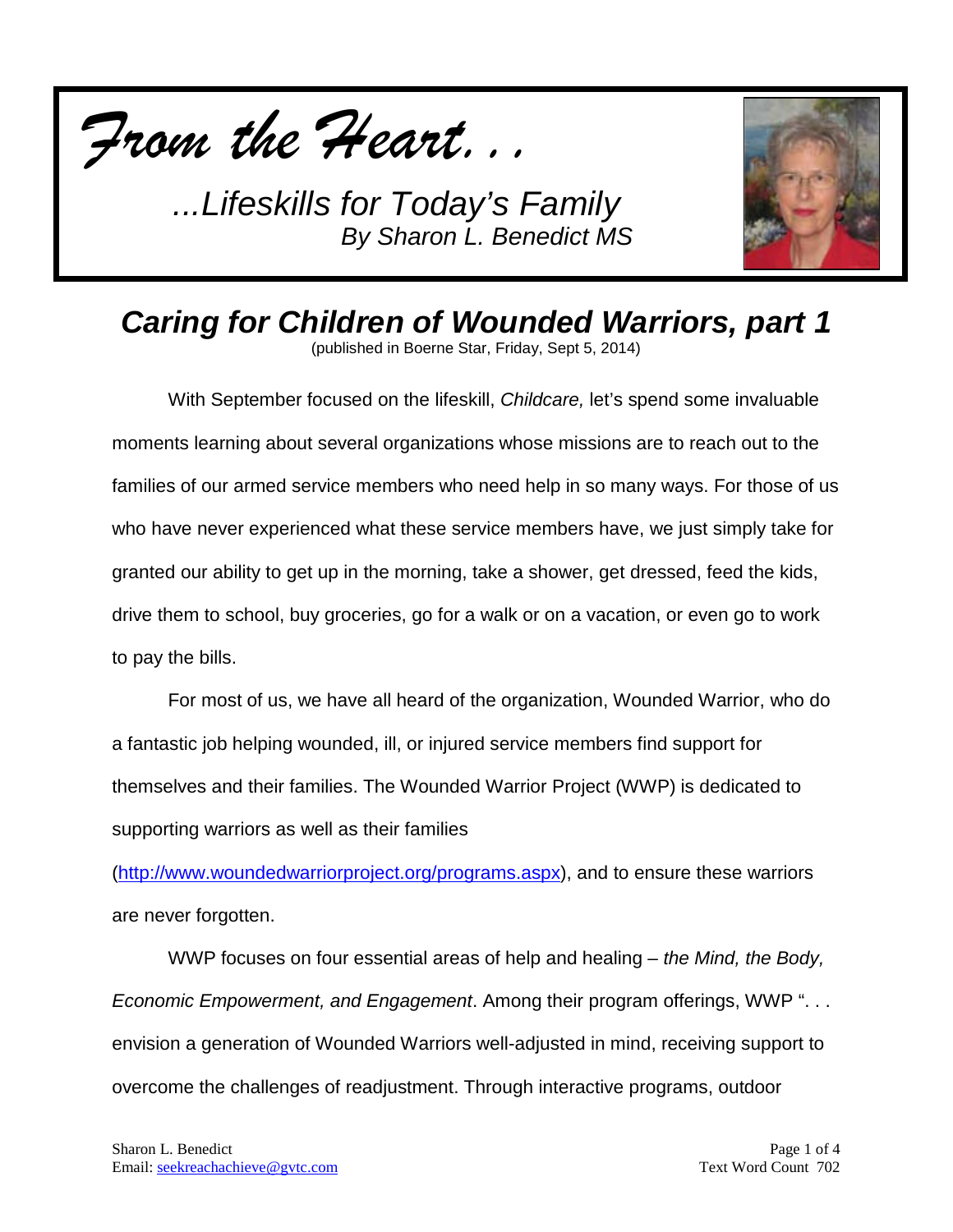rehabilitative retreats, peer support, and professional services, warriors are given the tools to maintain healthy, meaningful relationships with family and friends, and pursue life goals without the barriers or stigmas associated with mental health issues." Among the programs for the Mind, such offerings include Combat Stress Recovery Program, Project Odyssey, Restore Warriors, Long-term Support Initiatives.

Wounded Warrior Project has committed \$30 million to help 250 of their most severely injured warriors with lifetime support through two initiatives — the Independence Program And The Long-Term Support Trust. Long-Term Support Trust. This long-term support offers lifeskills training, home care, transportation, respite care, education and training, residential program to the severely wounded who, upon the loss of their caregiver, is at risk for institutionalization. "The goal is to empower each warrior to live independently as possible, with the highest quality of life and the finest, most compassionate care. These offerings directly impact and support the wounded warrior's family and care of their children.

WWP mission for the Body is to ". . . envision a generation of Wounded Warriors well-adjusted in body, receiving the care they need to maximize rehabilitation and live active and healthy lives. Through adaptive sports, health, nutrition, and recreational activities, WWP helps warriors achieve independence and pursue an excellent quality of life

The WWP's Economic Empowerment mission is to " . . . envision a generation of Wounded Warriors who are economically empowered. They are not unemployed or underemployed, and have opportunities to pursue a meaningful career or own their own business. WWP offers higher education programs, information technology training, and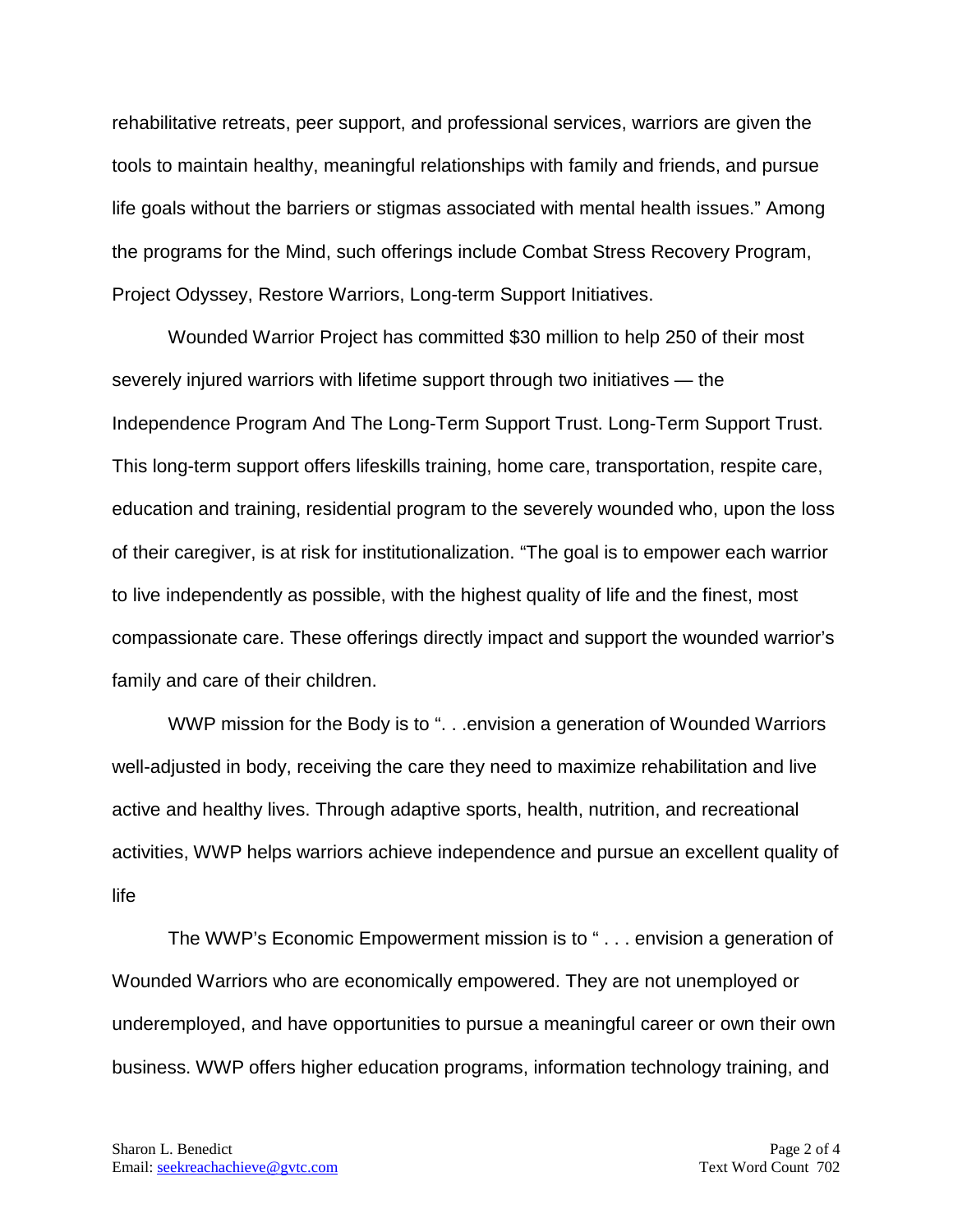employment assistance services to encourage economic empowerment for warriors to provide long-term financial stability for themselves and their families."

WWP's fourth focus is Engagement. "To ensure injured service members stay connected with one another, WWP has both a peer mentoring and robust Alumni program. Additionally, the Policy & Government affairs program ensures injured warriors and their families have a voice in local and national advocacy and legislative issues. WWP also offers a Benefits Service program that provides you with access to government benefits and details on all of our programs and community resources.

With Engagement, families will stay connected via communication, events, networking, along with peer support, via mentoring, to develop one-to-one friendships with fellow warriors who are further along in the recovery process. Engagement also provides family support for their children. Additional offerings include help with policy & government affairs, international support, and others.

So far this year from January through March 2014, 2865 warriors were referred to WWP programs, 398 warriors and family members served in project odyssey, 320 warriors placed in jobs, and 156 warriors participated in soldier ride. You are encouraged to support this life-sustaining organization on behalf of our warriors and families.

In the next article, we will learn more about another wounded warrior organization supporting families of our heroes.

*Sharon L. Benedict, is a speaker, author, and weaver, and loving it! She is available for speaking engagements, free*lance writing, and will even weave you a one-of-kind creation, just for you. Sharon also welcomes your questions and

--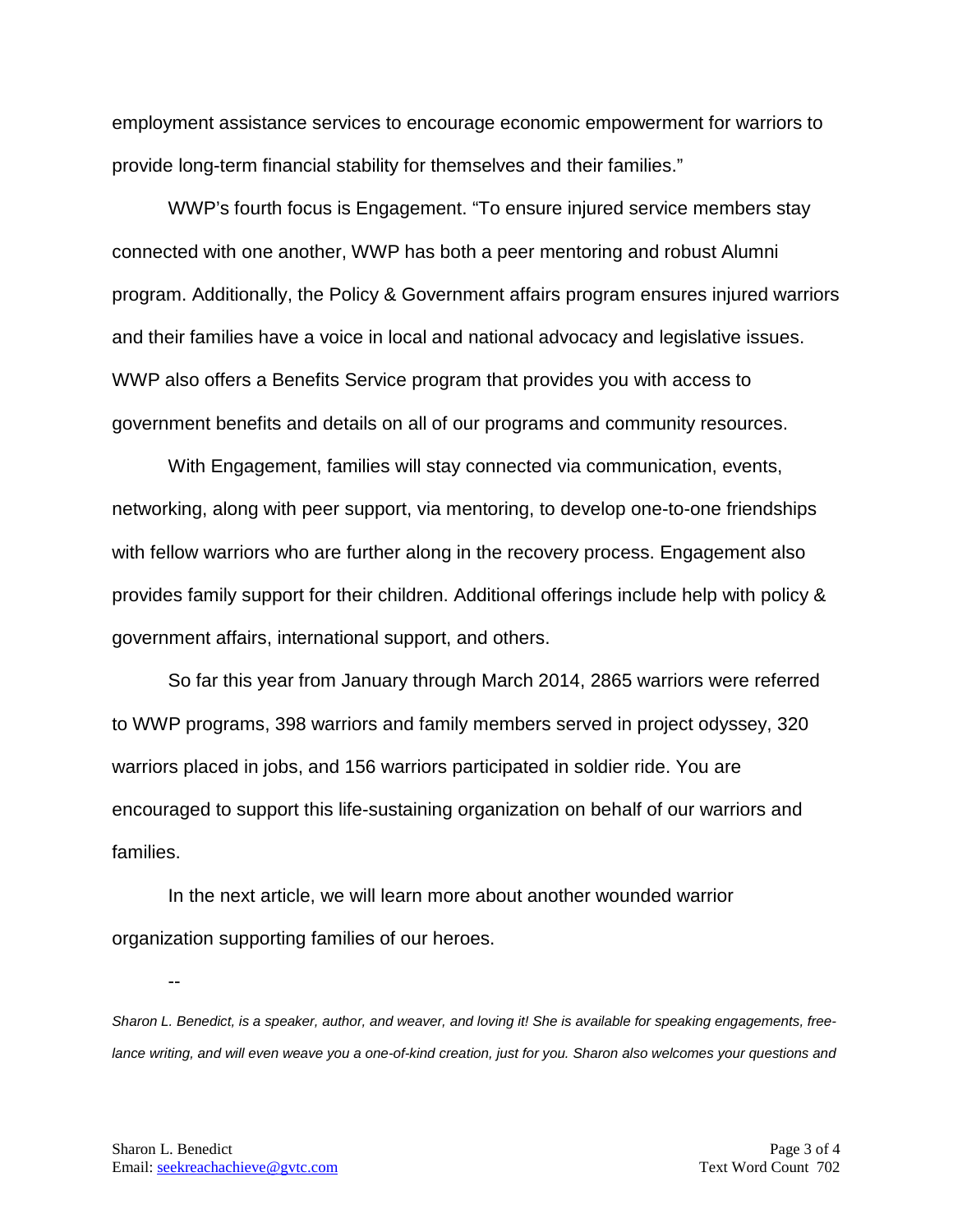*comments and can be contacted a[t seekreachachieve@gvtc.com.](mailto:seekreachachieve@gvtc.com) Visit her website at* 

*[www.celebratingyourjourney.com.](http://www.celebratingyourjourney.com/)*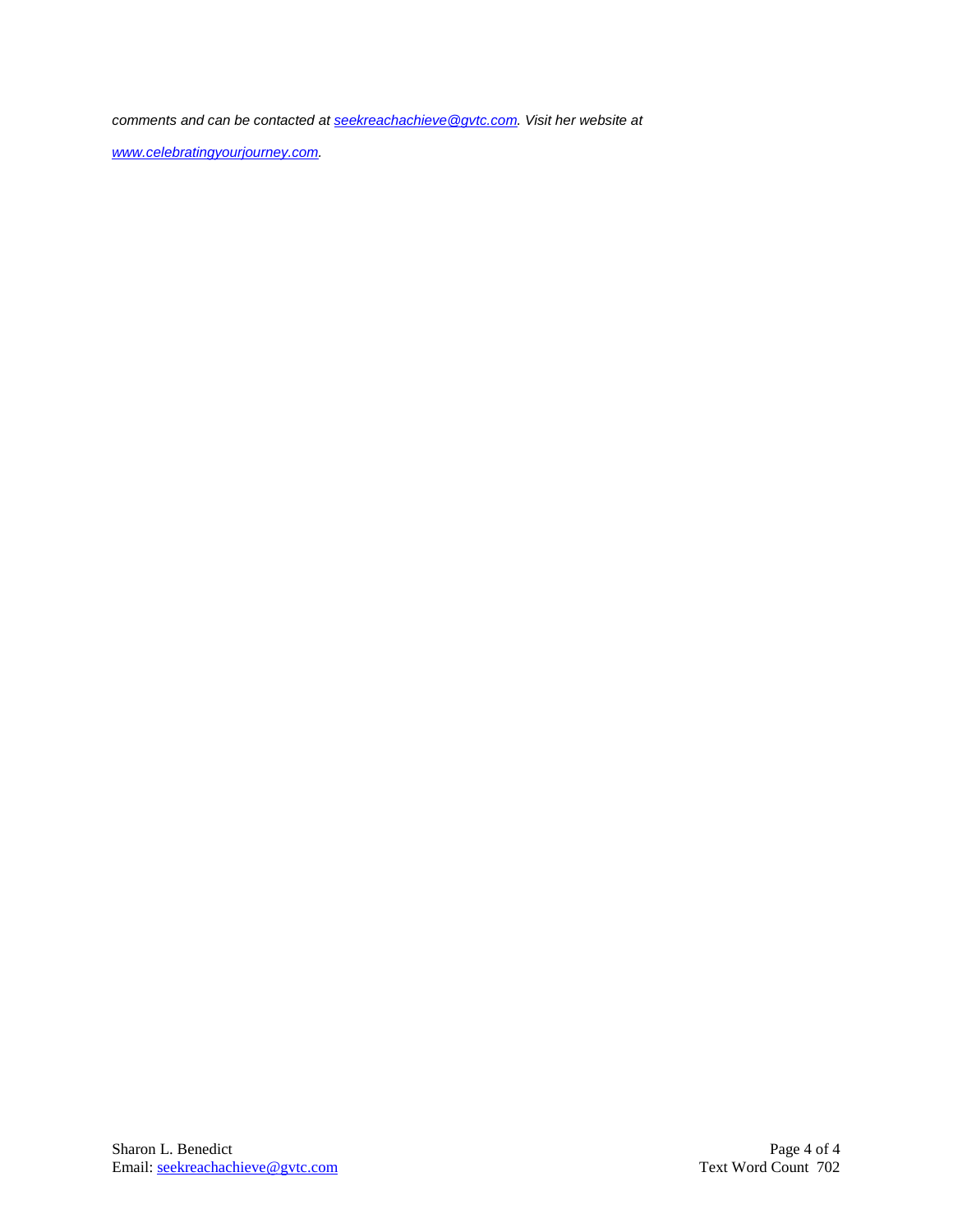



# *Caring for Children of Wounded Warriors, part 2*

(published in Boerne Star, Friday, Sept 12, 2014)

With September focused on the lifeskill, *Childcare,* I decided to spend some invaluable moments learning about several organizations whose missions are to reach out to the families of our armed service members who need help in so many ways. For those of us who have never experienced what these service members have, we just simply take for granted our ability to get up in the morning, take a shower, get dressed, feed the kids, drive them to school, buy groceries, go for a walk or on a vacation, or even go to work to pay the bills.

The first organization covered in part one was Wounded Warrior Project [\(www.woundedwarriorproject.org\)](http://www.woundedwarriorproject.org/). For most of us, we have heard and even supported this organization that does a great job for the past ten years helping service members who are wounded, ill, or injured, find support for their families.

Another organization is the Wounded Warriors Family Support (WWFS, [http://www.woundedwarriorsfamilysupport.org/\)](http://www.woundedwarriorsfamilysupport.org/). Their mission is "... to provide support to the families of those who have been wounded, injured or killed during combat operations. The families of our casualties suffer in many ways: some financially, some psychologically."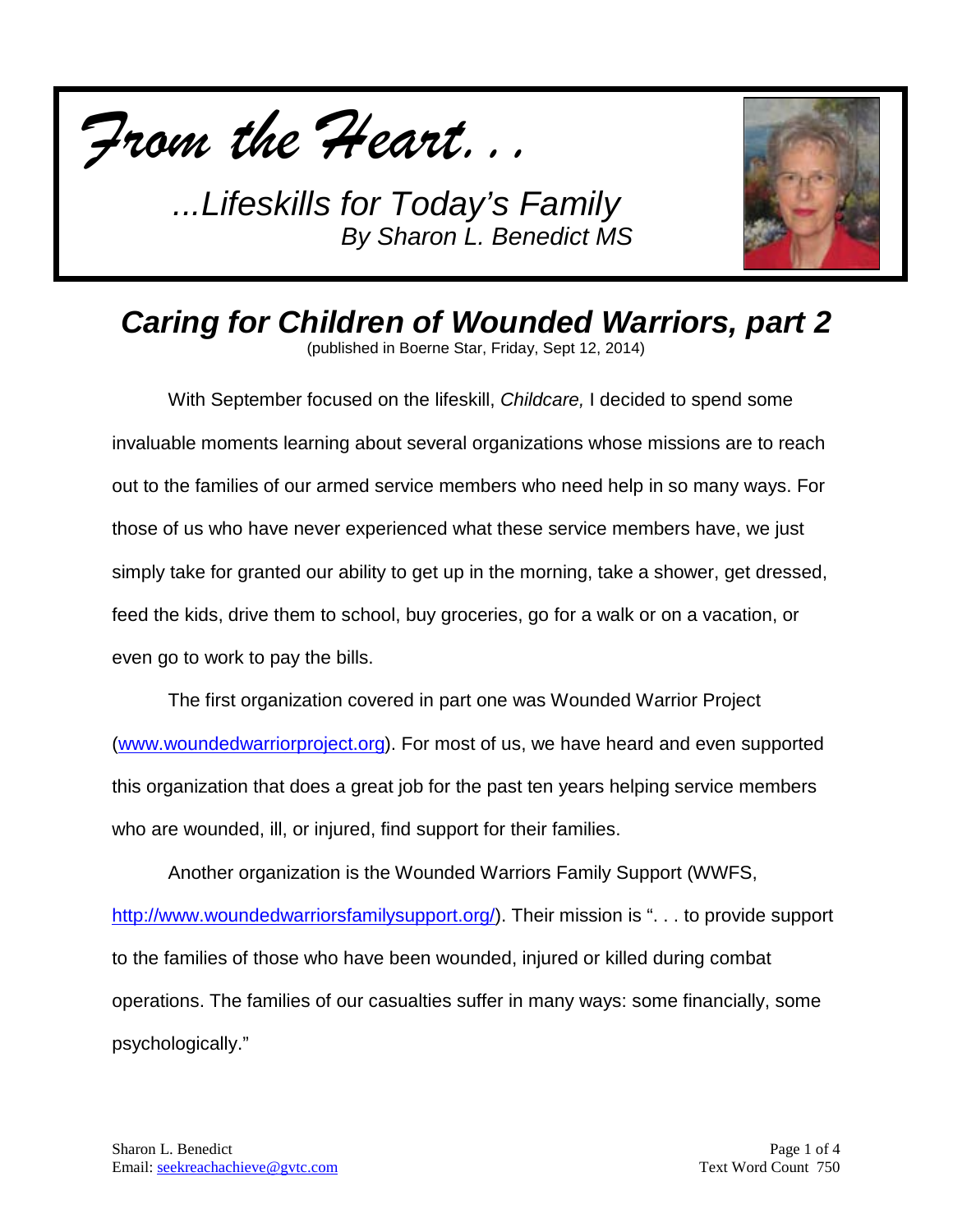The demands when caring for a wounded veteran are daunting to say the least, both physically, psychologically and financially. Most of the time those caregivers are spouses and family members who also have a fulltime job, manage the bills, and take care of their children. Caregivers also often neglect their own health and wellbeing in order to provide much needed care to those they love.

WWFS has a Respite Program that provides intermittent relief with the everyday caring responsibilities for wounded warriors and their families. These supplemental services are nationwide to the caregivers and families of wounded war veterans. The program ". . . aims to ensure that family members who were thrust into the role of caregivers are provided with the support they need to keep their families intact while keeping themselves healthy."

Examples of respite services include secondary caregiver assistance, respite aid for remote areas, short-term temporary relief in the form of child care and other services, and assistance with enrolling in the Department of Veterans Affairs Caregiver Support Services and other agencies offering resources and support.

Wounded Warriors Family Support's Family Programs provide retreats to wounded veterans and their families free of charge. The family retreats are a chance for wounded veterans to heal and reconnect with their loved ones in a peaceful, non-stress environment.

WWFS offers family retreats that ". . . give wounded veterans and their families a break from the pressures of everyday life to take time to become stronger as individuals and families." These retreats help wounded veterans ". . . to decompress and share in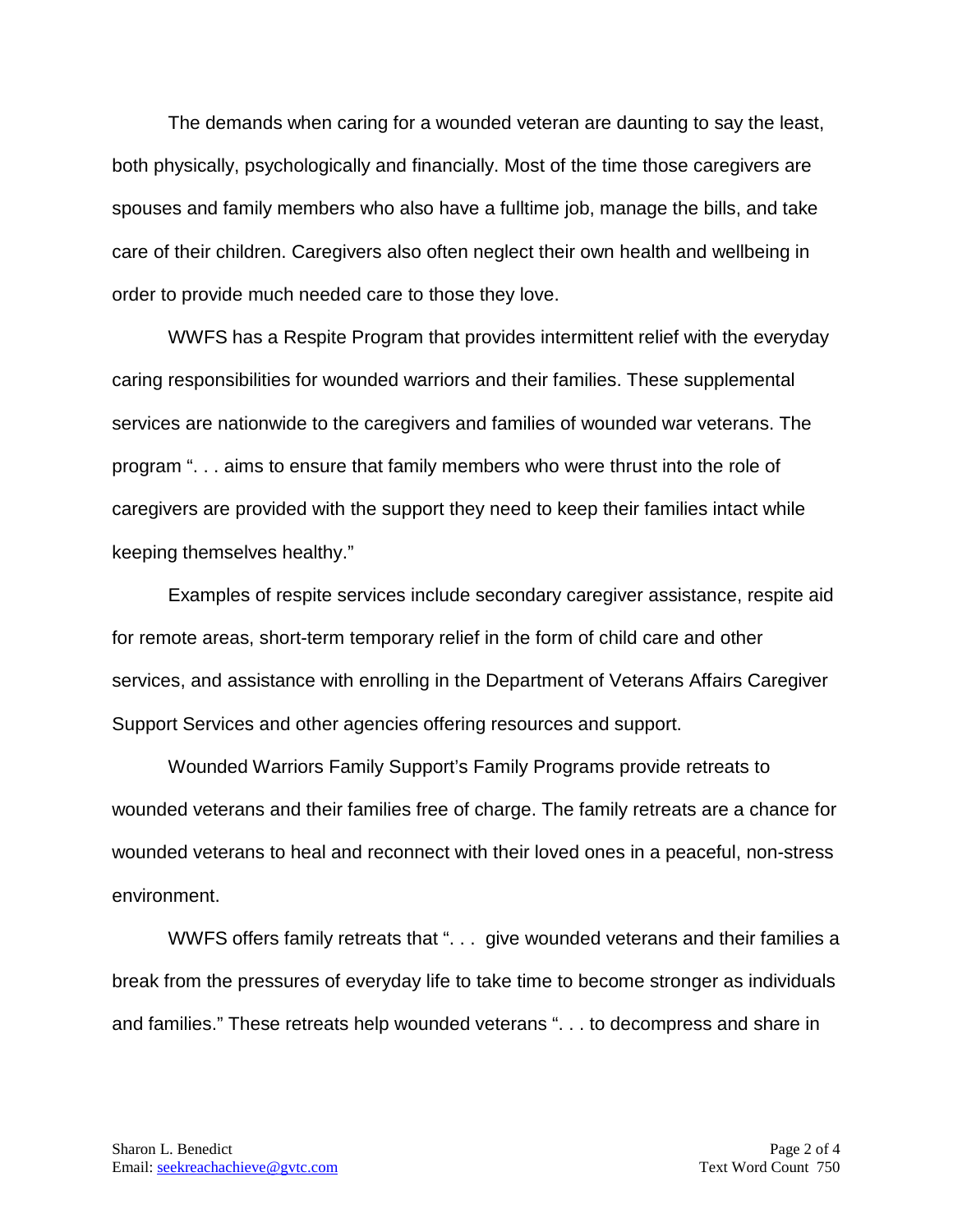positive experiences with their spouses and children, strengthening the bonds of their families and making lasting memories."

One example of a retreat experience is the Bahama Bay Resort in Florida. WWFS owns four fully furnished condominiums at this resort that families of wounded or injured veterans, widows, and children of our fallen heroes can qualify for. Preference will go to those with children and the greatest financial need. All condominiums are ADA compliant. Units are minutes from Universal Orlando Resort, in Orlando Florida. Seven nights are offered free of charge with passes to Universal Orlando Resort, Sea World Orlando, and Wet 'n Wild Orlando for immediate family members. Although this service is free of charge, each family must cover their airfare, ground transportation and incidentals. Yet, what a wonderful life and family affirming service offered to our heroes and their families.

Other retreats include Victorian Resort at Galveston, Texas; Shenandoah National Park; Yellowstone Snow Lodge; and Maswik Lodge near the rim of the Grand Canyon inside the park. WWFS recommends other organizations that also provide much needed services to wounded warriors and their families:

Armed Forces YMCA of the USA (http://www.asymca.org/) Fisher House Foundation (http://www.fisherhouse.org/) The Intrepid Fallen Heroes Fund (http://www.fallenheroesfund.org/) Operation Homefront (http://www.operationhomefront.net/) National Military Family Association (http://www.militaryfamily.org/) In the next article, we will learn about a foundation established in 2010 to specifically fund grants for wounded warrior families. These grants help pay for the many expenses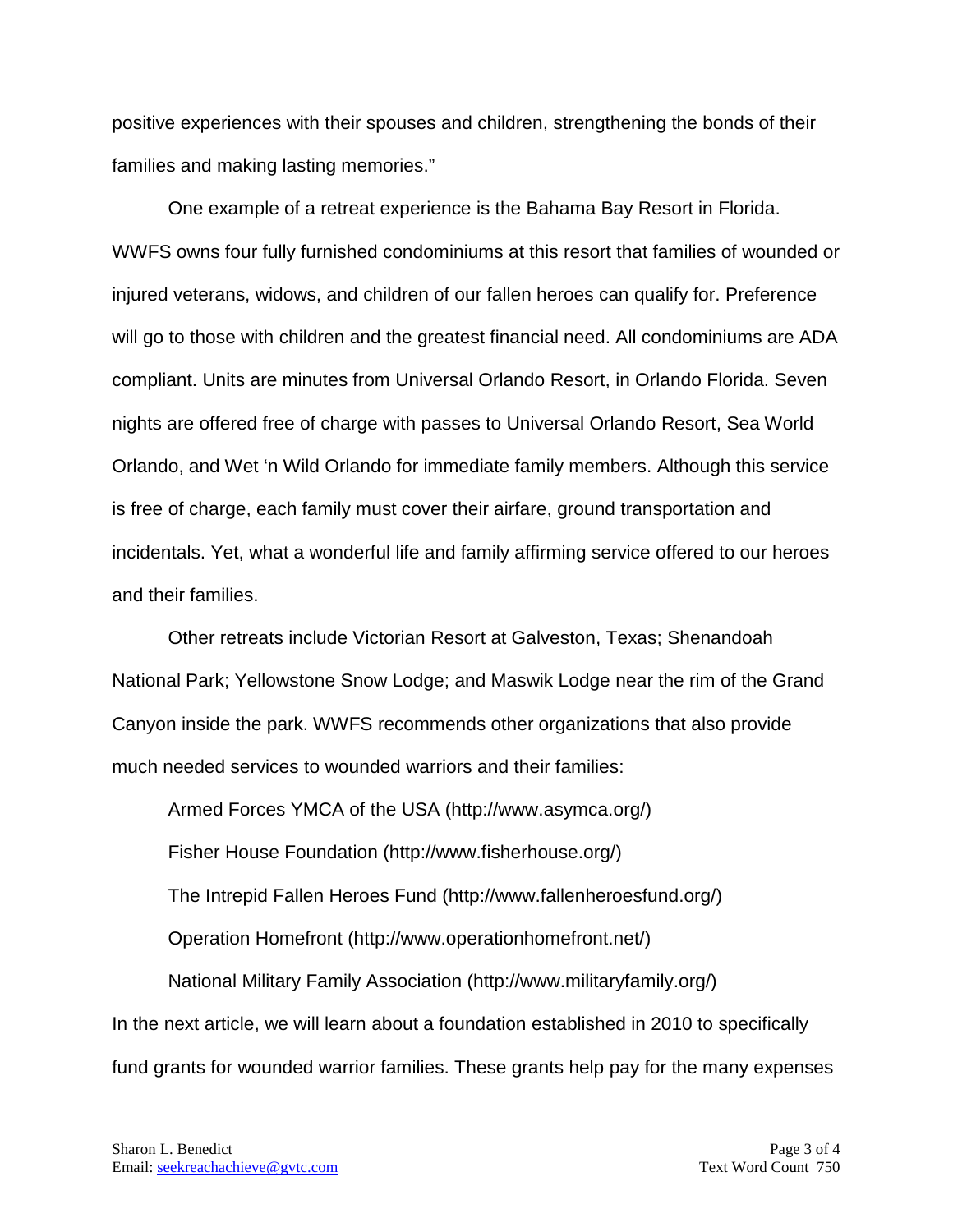left in the wake of the devastating effects and consequences of war, when these families are in great need of ". . . encouragement, hope, help, and financial integration."

--

*Sharon L. Benedict, is a speaker, author, and weaver, and loving it! She is available for speaking engagements, freelance writing, and will even weave you a one-of-kind creation, just for you. Sharon also welcomes your questions and comments and can be contacted a[t seekreachachieve@gvtc.com.](mailto:seekreachachieve@gvtc.com) Visit her website at [www.celebratingyourjourney.com.](http://www.celebratingyourjourney.com/)*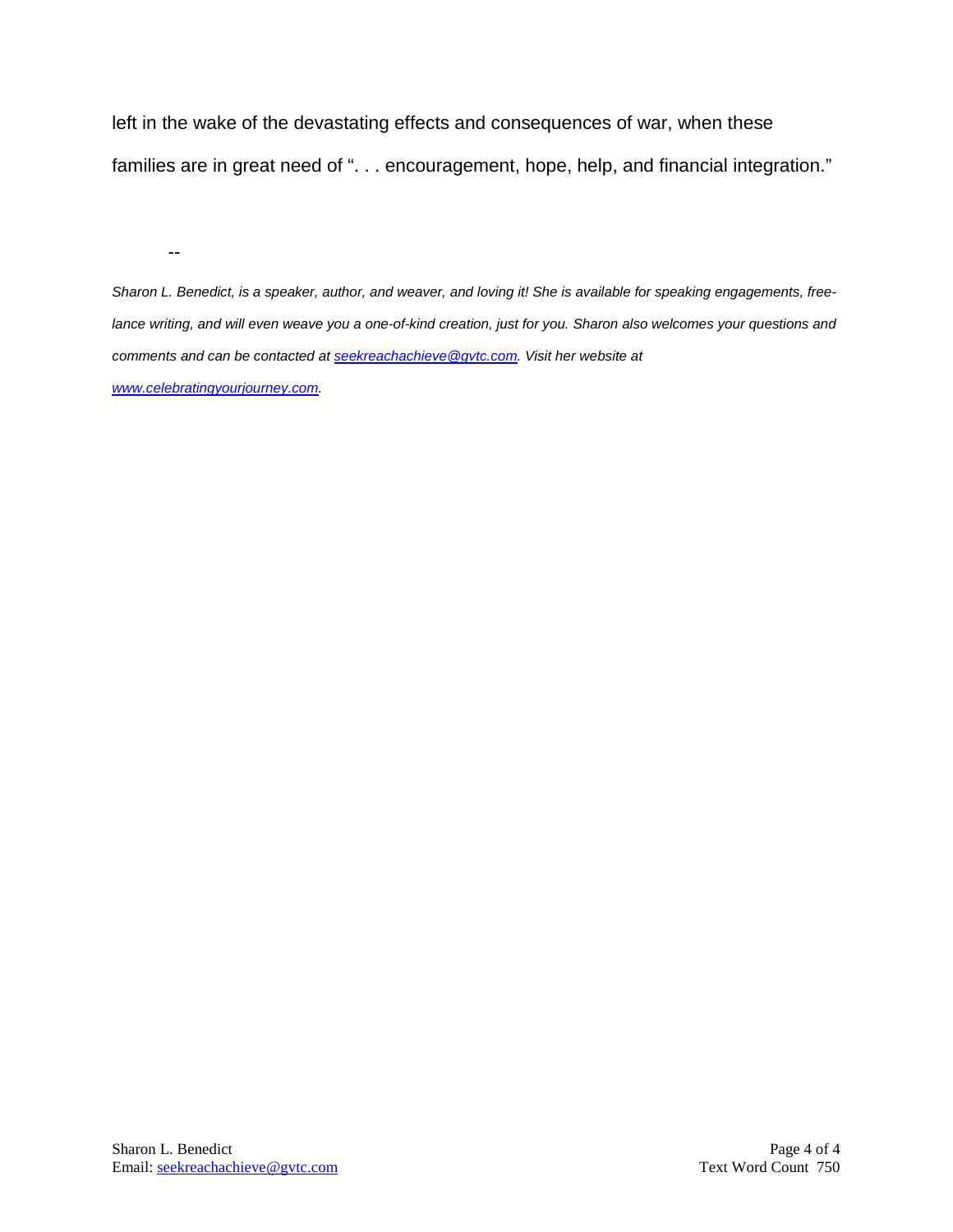



*Caring for Children of Wounded Warriors, part 3* (published in Boerne Star, Friday, Sept 19, 2014)

During September the first organization covered was Wounded Warrior Project. For most of us, we have heard and even supported this organization that does a great job helping service members who are wounded, ill, or injured, find support for their families.

The second organization was the Wounded Warriors Family Support (WWFS). Their mission is ". . . to provide support to the families of those who have been wounded, injured or killed during combat operations. The families of our casualties suffer in many ways: some financially, some psychologically." WWFS has a Respite Program that provides intermittent relief with the everyday caring responsibilities for wounded warriors and their families.

Respite services include secondary caregiver assistance, respite aid for remote areas, short-term temporary relief in the form of child care and other services, and assistance with enrolling in the Department of Veterans Affairs Caregiver Support Services and other agencies offering resources and support. They also provide retreats to wounded veterans and their families free of charge. The family retreats are a chance for wounded veterans to heal and reconnect with their loved ones in a peaceful, nonstress environment. Examples of retreats include Victorian Resort at Galveston, Texas;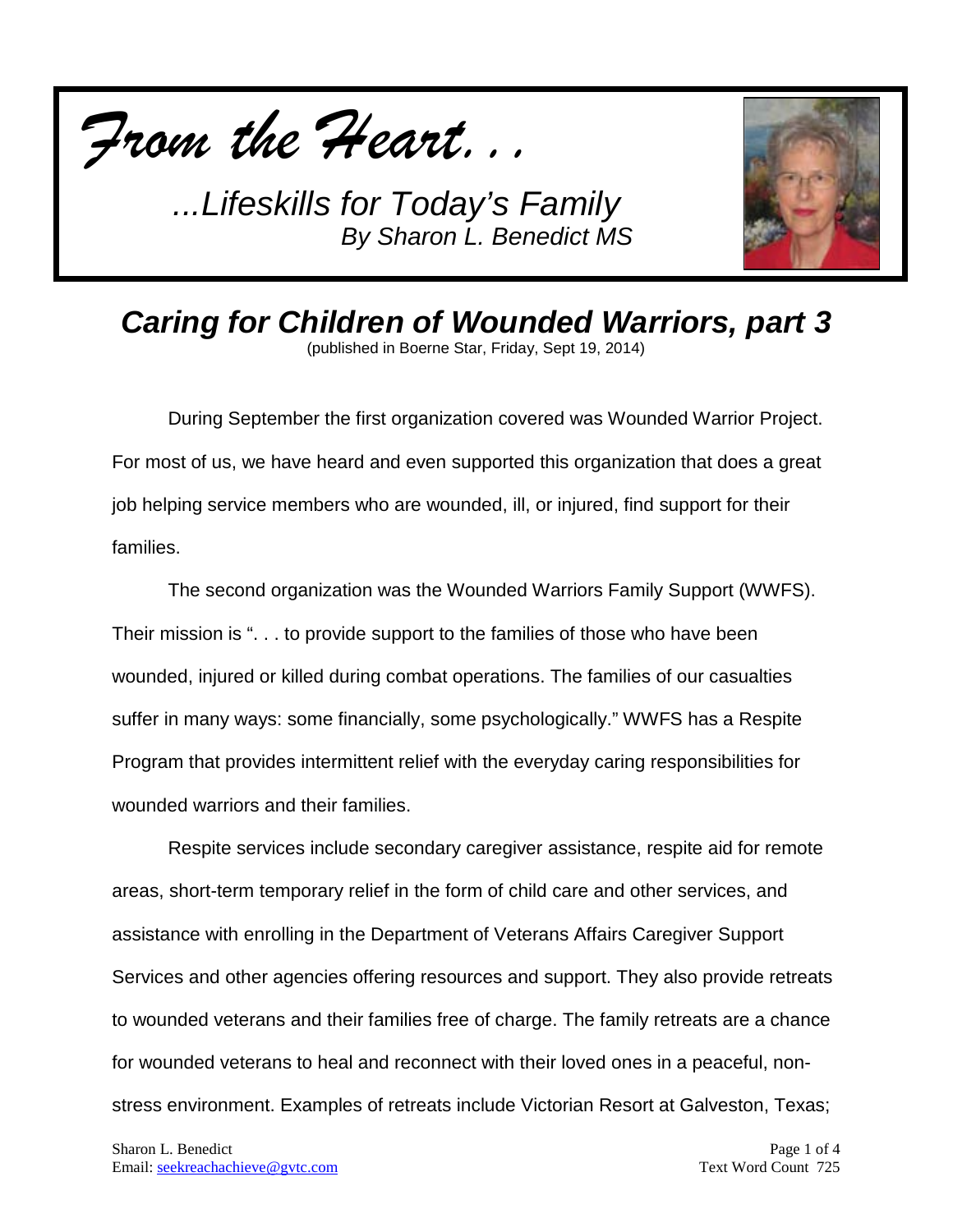Shenandoah National Park; Yellowstone Snow Lodge; and Maswik Lodge near the rim of the Grand Canyon inside the park.

The demands when caring for a wounded veteran are daunting to say the least, both physically, psychologically and financially. Most of the time those caregivers are spouses and family members who also have a fulltime job, manage the bills, and take care of their children. Caregivers also often neglect their own health and wellbeing in order to provide much needed care to those they love.

Another organization that supports our wounded warriors and their families is the Wounded Warrior Family Foundation (WWFF). Founded March, 2010 in Alabama, WWFF has established ties at many military bases in Alabama and across the nation. "This foundation has been successful with the emergency services divisions at major bases such as Redstone Arsenal in Huntsville, Ft. Rucker in Dothan, Ft. Benning, Georgia, Ft. Hood Texas, Army Corp of Engineers, Mobile, Warner Robbins, Georgia, Ft. Hood, Texas and many more."

WWFF is a member of the Combined Federal Campaign (CFC) of United Way and approved by the Lower Tennessee Valley, Chattanooga and North Alabama Sectors for 2012 as well as Atlanta, Columbus, GA. Mobile, Pensacola, Lower Mississippi, Houston, Killeen, Texas and adjacent Texas Sectors.

These grants help pay for the many expenses left in the wake of the devastating effects and consequences of war, when these families are in great need of ". . . encouragement, hope, help, and financial integration." Services provided include ". . . prevention of bankruptcy, utilities, Christmas gifts for the kids, back packs for the kids, moving expenses, food and utilities, medical retirement supplements, mortgage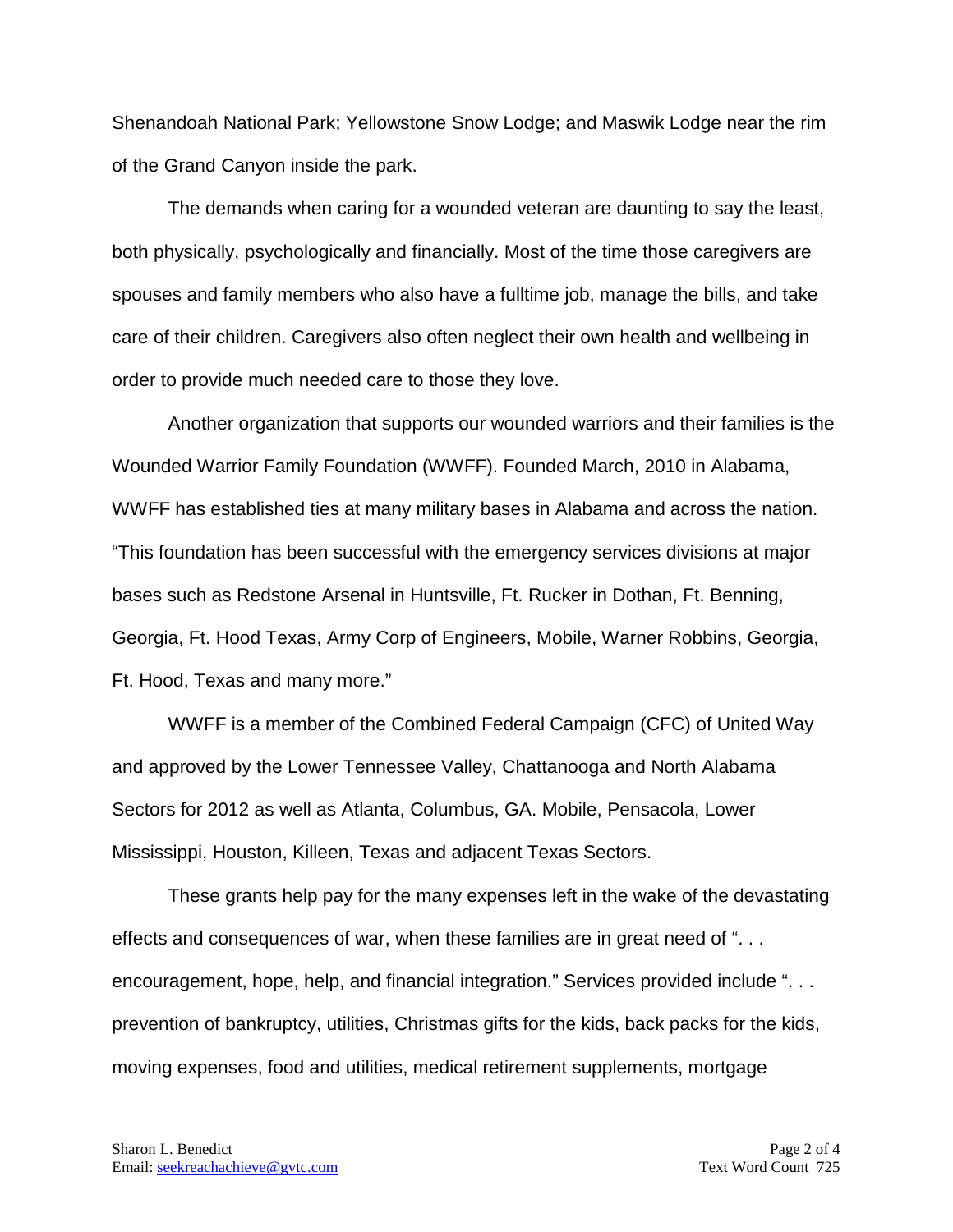payments, car payments, food, spouses' surgery, electricity bill, insurance payment, student loan, family welfare, child's dental care, child's glasses, shots, work uniforms, child's school shoes and uniform, allergy shots, and many more along the same vein. These were necessities that the families could not afford due to drastic cuts in income."

WWFF has representative across many states, including Texas. The following regional representatives can be contacted to obtain more information about their offerings. Be sure to check at all three organizations to see how you can support our wounded warriors, their families and children.

### **WOUNDED WARRIOR PROJECT,** [www.woundedwarriorproject.org](http://www.woundedwarriorproject.org/)

*Houston Office* (832) 536-3098

*Executive Staff,* [www.woundedwarriorproject.org/mission/executive-staff.aspx](http://www.woundedwarriorproject.org/mission/executive-staff.aspx)

## **WOUNDED WARRIORS FAMILY SUPPORT**, [www.woundedwarriorsfamilysupport.org](http://www.woundedwarriorsfamilysupport.org/)

*Main Office* (402) 502-7557; 888-872-0114 (outside regular business hours) *Shawn Newman*, Program Director, [shawn.newman@wwfs.org,](mailto:shawn.newman@wwfs.org) (402) 932-7036,

(402) 598-9055 (cell)

# **WOUNDED WARRIOR FAMILY FOUNDATION**, Regional Representatives,

### [www.woundedwarriorfamilyfoundation.org](http://www.woundedwarriorfamilyfoundation.org/)

*Devin and Joy Marshall*, Registered Representative, Ft. Hood, Killeen &

surrounding CFC sectors, Texas. 116 E. 10th Ave. Belton, TX.76813;

devintreymarshall@yahoo.com ; 254-449-6704

*SFC Nevada Smith*, PLT Sergeant, D CO, 1st BN, WTB; Ft Hood, Texas;

registered representative for Ft. Hood, Texas nevada.smith@us.army.mil BB#

285-1970 (o) 553-7784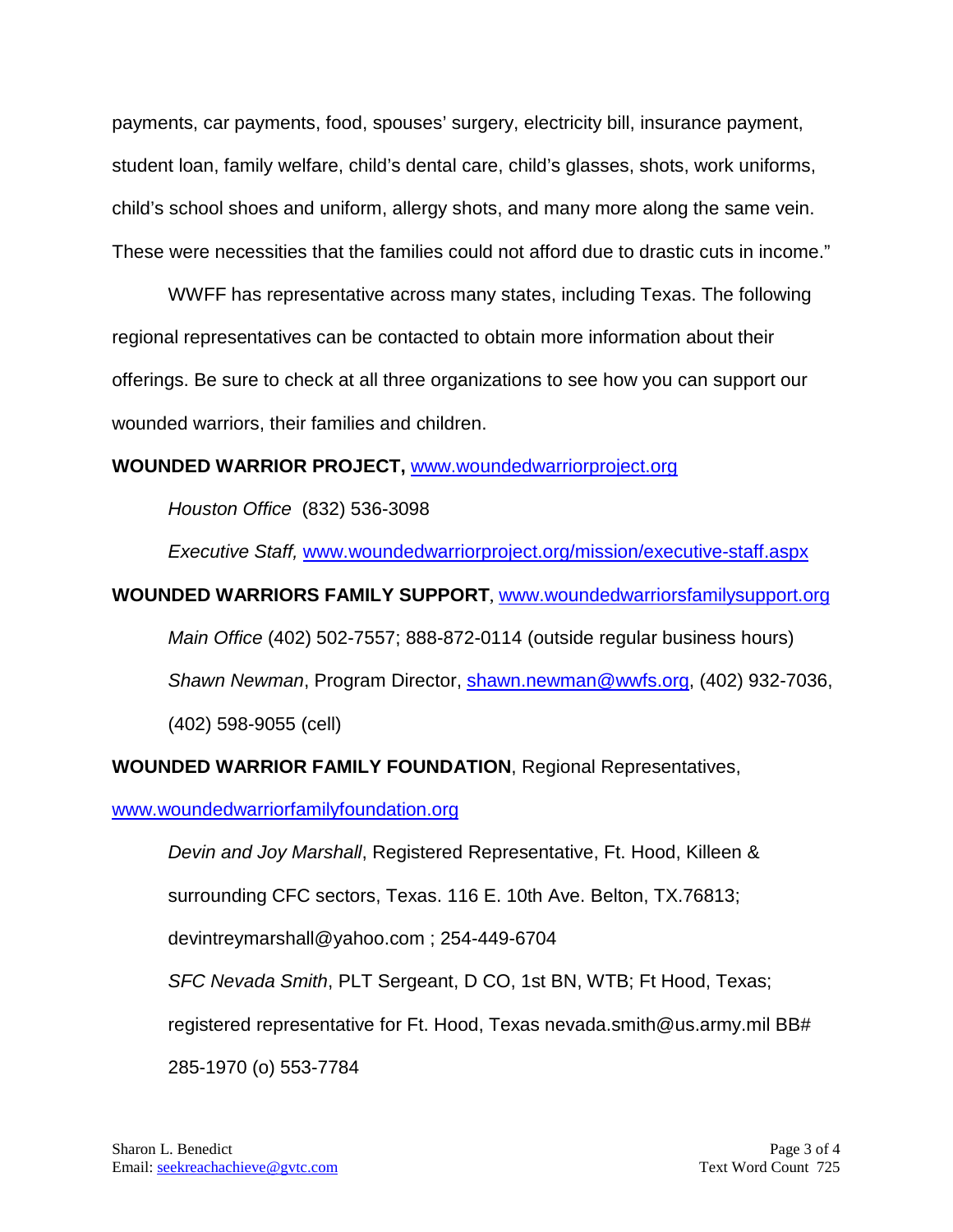*LaSonya Nolen*, 2609 Lakecrest Dr. Killeen, TX. 76549; 254-216-3408 *Cassondra Davis*, PO Box 19655, Austin, TX. 78706; ceerdavis@yahoo.com ; 512-585-2482 *Rachel and James Holbrook*, 11215 Ballard Peak, San Antonio, TX. 78254, burdy8520@yahoo.com; 401-297-7063 *Rocky Sheffield*, 116 E. 10th Ave. Belton, TX. 76513; re: Devin Marshall; 254- 449-6704

--

*Sharon L. Benedict, is a speaker, author, and weaver, and loving it! She is available for speaking engagements, free*lance writing, and will even weave you a one-of-kind creation, just for you. Sharon also welcomes your questions and *comments and can be contacted a[t seekreachachieve@gvtc.com.](mailto:seekreachachieve@gvtc.com) Visit her website at [www.celebratingyourjourney.com.](http://www.celebratingyourjourney.com/)*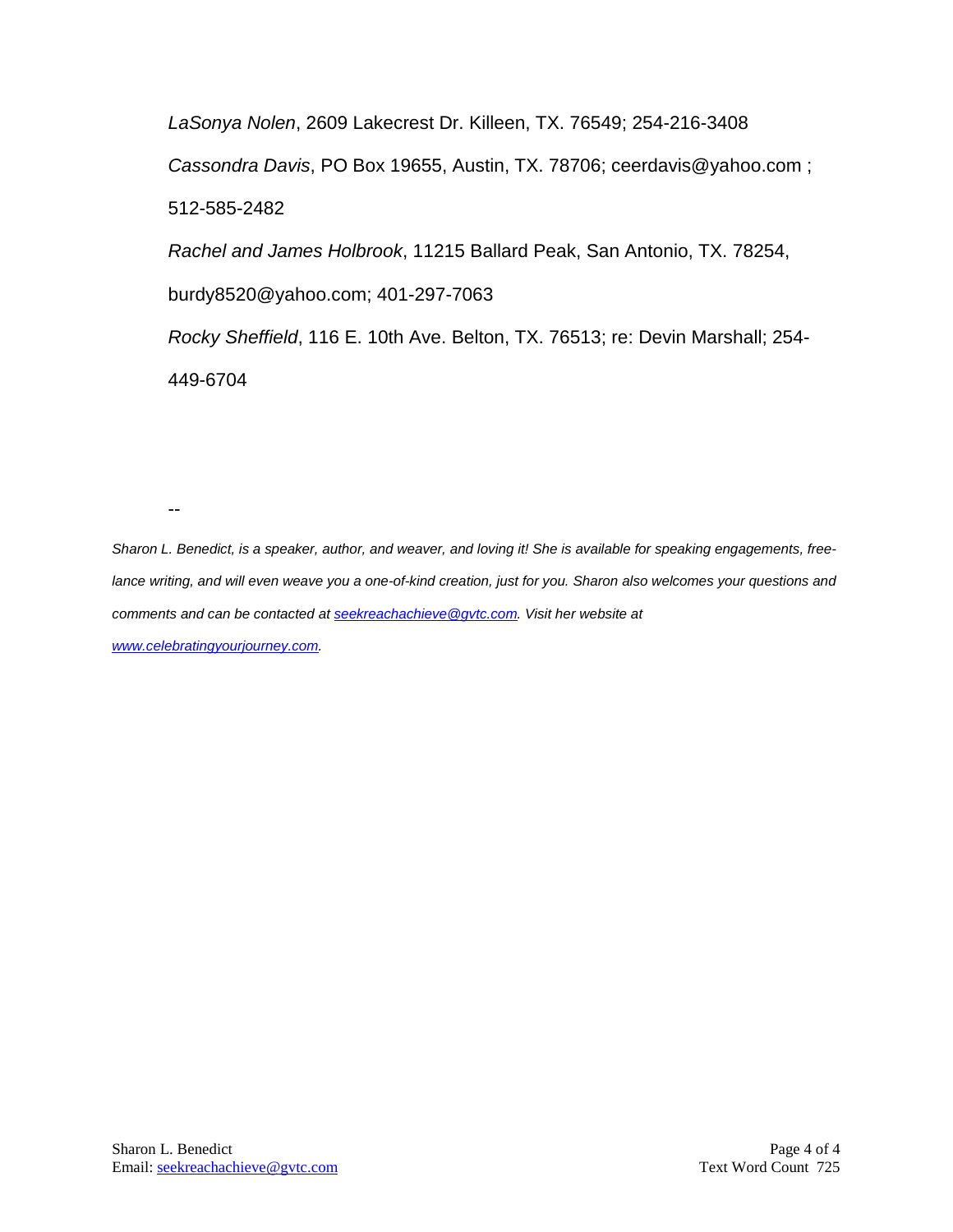



*Your Child's First Words*

(published in Boerne Star, Friday, Sept 26, 2014)

The first words your baby utters are probably one of the more thoroughly enjoyable moments in a Mom and Dad's early months of being parents. Those first words just might be "Ma..ma. Da..da." But be prepared for other words, such as "duc…(for duck), ca…(for cat), ba...(for ball).

In those first few months your baby may grimace, cry, or squirm, communicating a range of emotions and physical needs . . . from hunger, fear, frustration, to stimulation overload. We parents hopefully listen and can interpret those different sounds. Infants and toddlers are keenly aware of your own routine mutterings. Baby will not only recognize Mommy and Daddy, laugh, squeal, and smile spontaneously, but may decide at some point to utter one of your expletives that leaks out within hearing distance. So, I suggest if you don't want baby to adopt it (or frankly anyone else), leave such language behind you.

When hearing your voice, baby may become quiet, smile, get excited, and move his or her arms and legs. I remember those moments as the sweetest times to play, cuddle, and just watch them discover their bodies and life around them. Their personalities begin to surface as they become more active and an alert member of the family. Babies blurt and blissfully babble on for hours!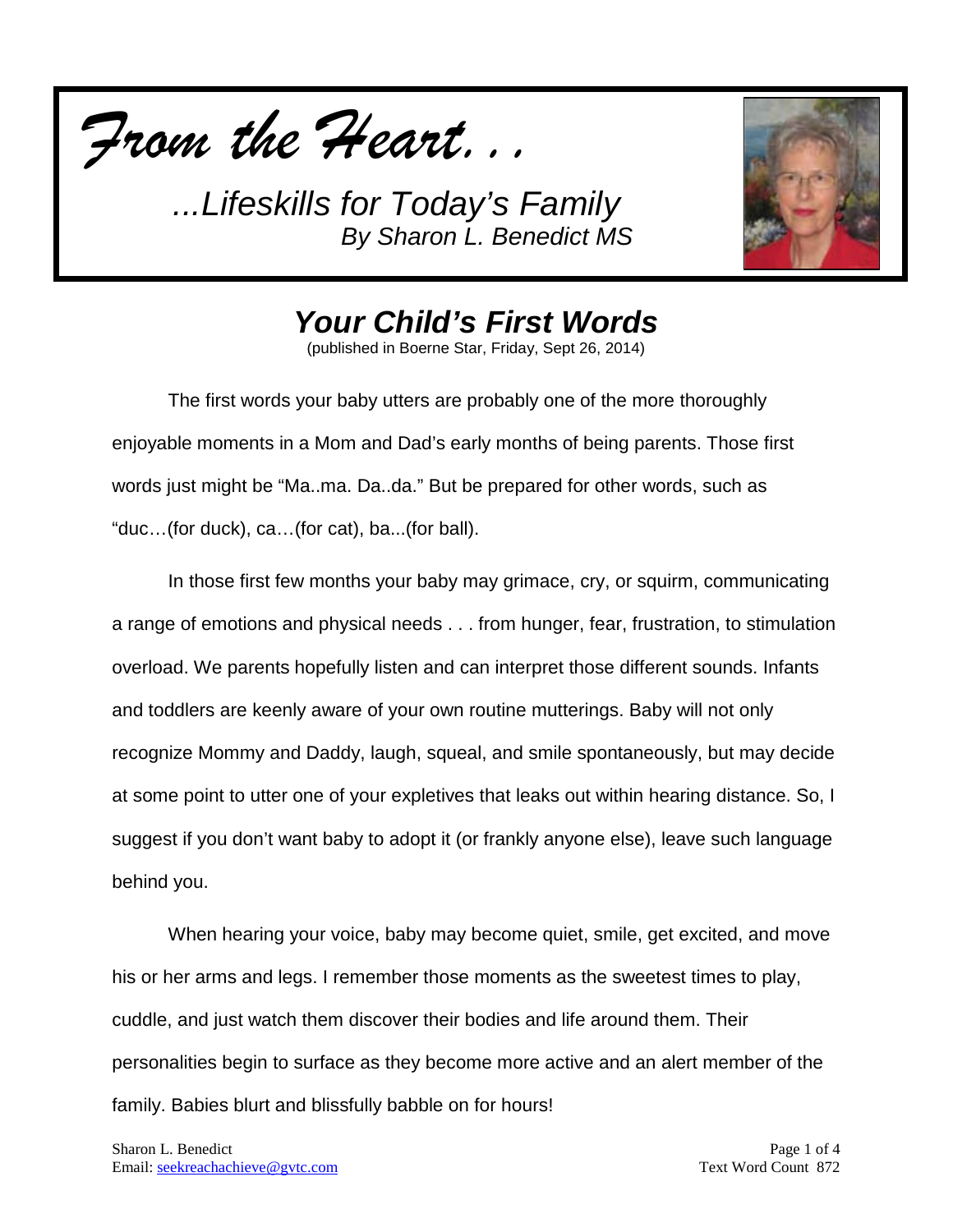So, enjoy every sound while you are central to their lives. They grow up so fast. Your tiny child is actively learning about touch, sights, sounds, feelings, and curiously random thoughts. Christopher P. Lucas, MD, director of the Early Childhood Service at the NYU Child Study Center and associate professor of child and adolescent psychiatry at the NYU School of Medicine advises that "What occurs during the first five years of life can have an enormous impact on not only how well the baby's brain develops at the moment, but how well that baby learns and grows throughout their lifetime." [source: WebMD, Colette Bouchez, *How Your Newborn Grows: Infant Development, How to Raise a Smart Baby*].

Much of the advice given is basic . . . Trust your instincts, Add some love, Simple age-appropriate toys. Other tips from WebMD help you encourage your baby's brain development at every stage of growth with their age activity guide. Check out Bouchez article on tips for ages birth to five years old at

#### [http://www.webmd.com/parenting/baby/infant-development-9/brain-development.](http://www.webmd.com/parenting/baby/infant-development-9/brain-development)

Research reports are wonderful tools for helping us understand what most parents see in their children every day. Young children are innately curious; and as they reach toddler age, they love to explore, particularly in a safe, nurturing, and stimulating environment. They will understand what you are saying at a remarkable pace, if even they can't currently speak it.

When they begin to form their own unique sentences, they will even practice giving you instructions on how to play with their own toys! Enjoy being the student with them. Their young wisdom will surprise you when you allow them to safely stretch, explore, and build confidence on their own.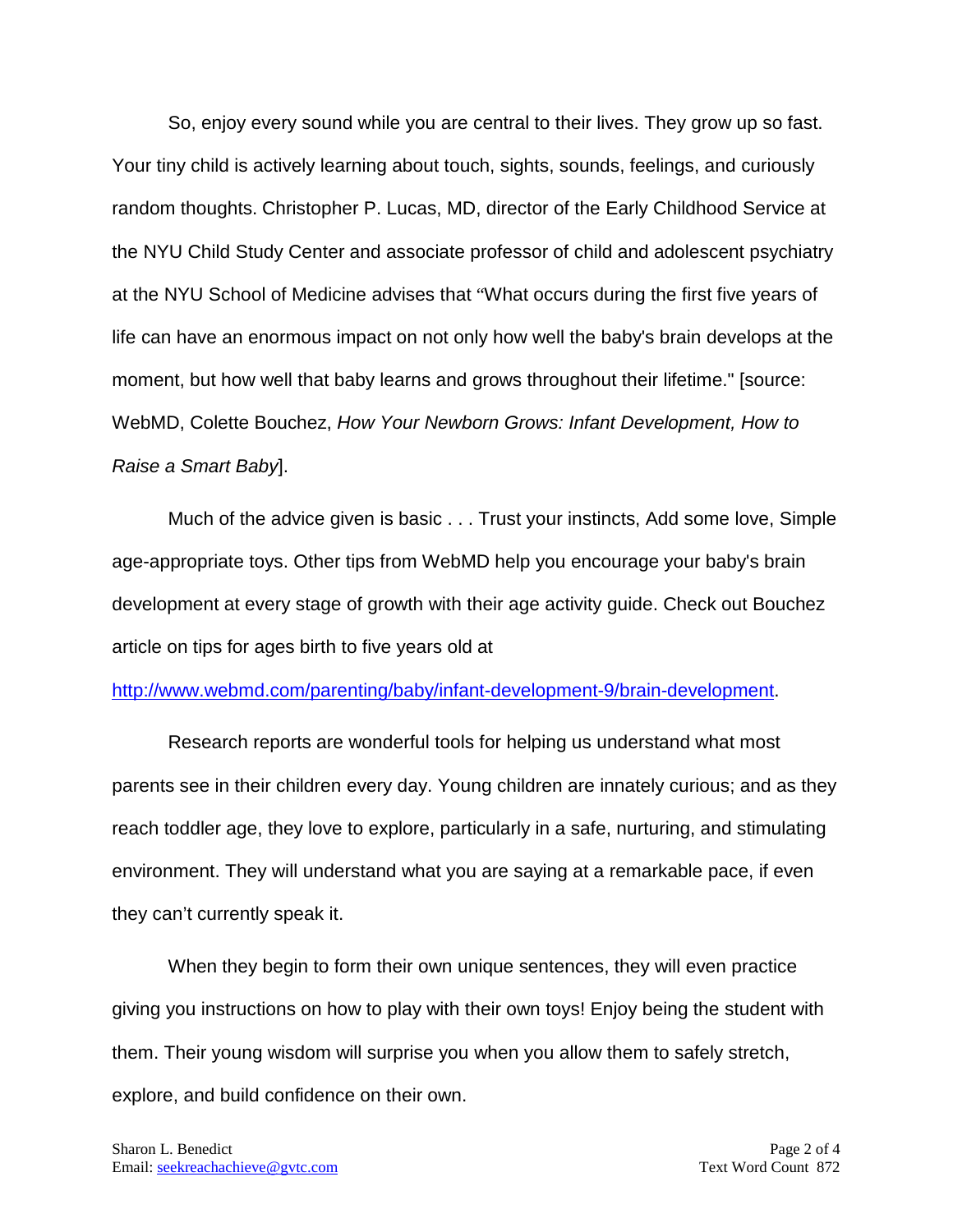A young child's world is one of relationships—with parents and other caregivers. With a safe and nurturing environment, learning comes naturally. Children are then enthusiastic about learning. According to Kids Health, "the more interactive conversation and play a child is involved in, the more a child learns. Reading books, singing, playing word games, and simply talking to your child will increase his or her vocabulary while providing increased opportunities to develop listening skills." Here are some tips offered to encourage your child's learning, reading, and communication skills:

- $\triangleright$  Help your child relate to books by selecting stories that mirror families like yours or people from your cultural or ethnic group.
- $\triangleright$  Keep books, magazines, and other reading material where your child is able to reach them without help.
- $\triangleright$  Help your child create his or her own "This Is Me" or "This Is Our Family" album with photographs or mementos.
- $\triangleright$  Talk with your child about books or TV programs and videos you watch together.
- $\triangleright$  Let your child see you reading and enjoying books.

Along with creating a safe physical and relational environment, early childhood healthcare/wellness is essential. Healthcare includes quality nutrition, exercise, enough rest, accident prevention, protection from environmental hazards, controlled substances, viruses, and chronic and severe stress.

Children are particularly vulnerable to the stress within families and the emotional state of caregivers. Interventions done early significantly determine the outcomes, both